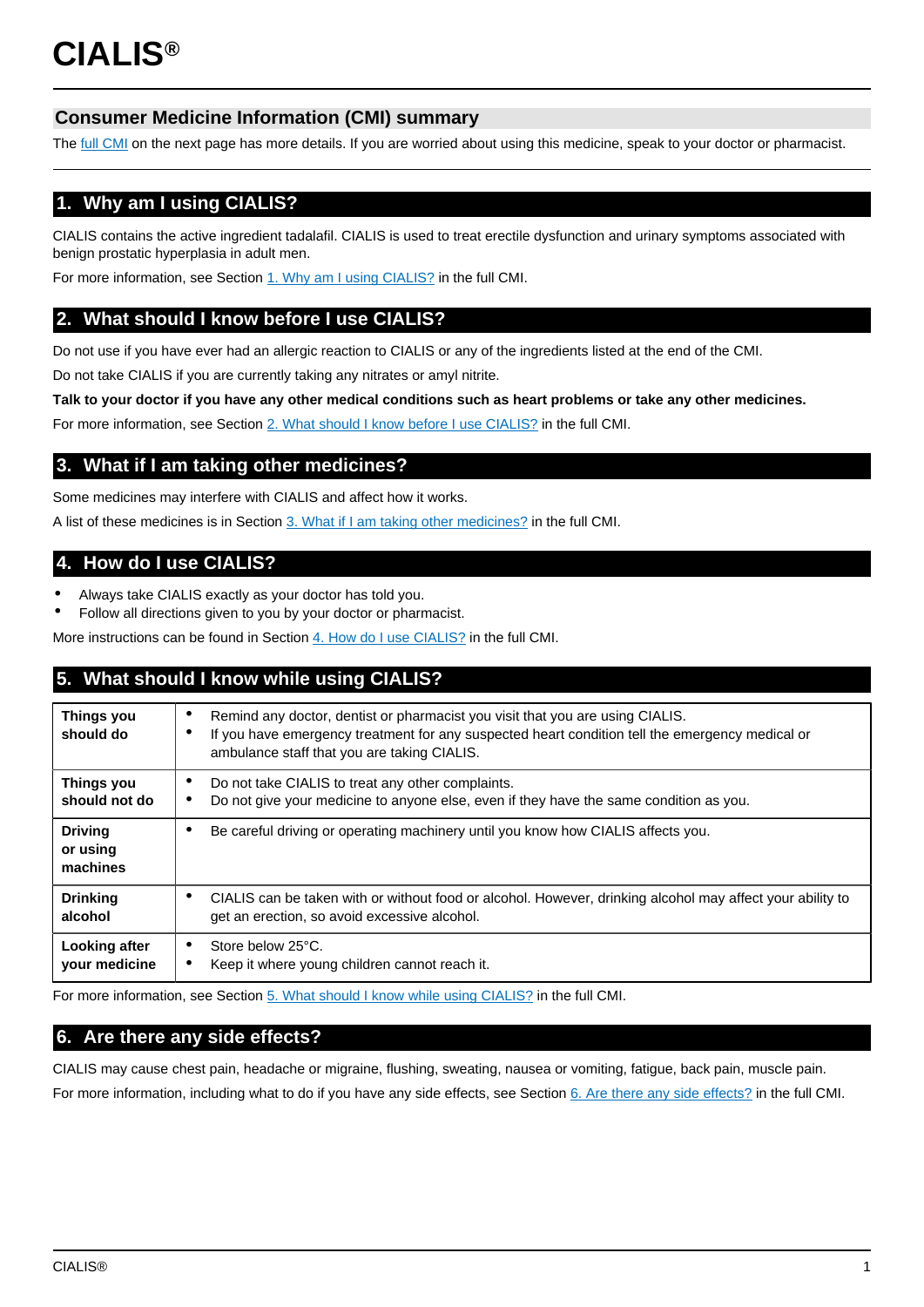# <span id="page-1-0"></span>**Consumer Medicine Information (CMI)**

This leaflet provides important information about using CIALIS. **You should also speak to your doctor or pharmacist if you would like further information or if you have any concerns or questions about using CIALIS.**

### **Where to find information in this leaflet:**

- [1. Why am I using CIALIS?](#page-1-1)
- [2. What should I know before I use CIALIS?](#page-1-2)
- [3. What if I am taking other medicines?](#page-1-3)
- [4. How do I use CIALIS?](#page-2-0)
- [5. What should I know while using CIALIS?](#page-2-1)
- [6. Are there any side effects?](#page-3-0)
- [7. Product details](#page-4-0)

### <span id="page-1-1"></span>**1. Why am I using CIALIS?**

**CIALIS contains the active ingredient tadalafil.** CIALIS belongs to a group of medicines called phosphodiesterase type 5 inhibitors.

#### **CIALIS is used to treat:**

- erectile dysfunction, also known as impotence, in men. This is when a man cannot get, or maintain, a hard erect penis suitable for sexual activity. Following sexual stimulation, CIALIS works by helping the blood vessels in your penis to relax, allowing the flow of blood into your penis. The result of this is improved erectile function. CIALIS will only treat erectile dysfunction if you are sexually aroused. You and your partner will need to engage in foreplay, just as you would if you were not taking a medicine for erectile dysfunction.
- urinary symptoms associated with a common condition called benign prostatic hyperplasia. This is when the prostate gland gets bigger with age. Symptoms include difficulty in starting to pass urine, a feeling of not completely emptying the bladder and a more frequent need to pass urine even at night. CIALIS improves blood flow to, and relaxes the muscles of, the prostate and bladder which may reduce symptoms of benign prostatic hyperplasia.

Your doctor may have prescribed you CIALIS to treat either, or both of these conditions.

## <span id="page-1-2"></span>**2. What should I know before I use CIALIS?**

#### **Warnings**

#### **Do not use CIALIS if:**

- you are allergic to tadalafil, or any of the ingredients listed at the end of this leaflet. Always check the ingredients to make sure you can use this medicine
- you are currently taking any nitrates, medicines used for the treatment of angina ("chest pain") or other heart conditions. CIALIS has been shown to increase the effects of these medicines.
- if you use recreational drugs called "poppers" or "amyl" like amyl nitrite and butyl nitrite that are normally taken through inhalation
- if you use guanylate cyclase stimulators such as riociguat, used to treat pulmonary arterial hypotension
- if you have heart or blood vessel problems that make sexual intercourse inadvisable. Sexual activity carries a possible risk to patients with a heart condition because it puts extra strain on the heart
- if you have heart problems such as angina, arrhythmias (change in rhythm or rate of heart beat), heart failure
- if you have suffered a heart attack in the last 3 months
- if you have suffered a stroke in the last 6 months
- if your blood pressure is unusually high or low or is not effectively treated
- if you have vision loss in one eye because of non-arteritic interior ischaemic optic neuropathy (NAION).

#### **Check with your doctor if you have or have had:**

- liver or kidney problems
- heart problems or if you have had a heart attack
- blood vessel problems
- sickle cell anaemia (an abnormality or red blood cells)
- multiple myeloma (cancer of the bone marrow)
- leukaemia (cancer of the blood cells)
- any deformation of the penis (such as angulation, cavernosal fibrosis or Peyronie's disease)
- loss of vision in one or both eyes.

During treatment, you may be at risk of developing certain side effects. It is important you understand these risks and how to monitor for them. See additional information under Section [6. Are there any side effects](#page-3-0)?

#### **Tell your doctor if you:**

are aged 75 years and over.

You have a higher chance of experiencing side effects like dizziness and diarrhea.

Your doctor will assess if CIALIS is suitable for you.

#### **Use in women**

CIALIS is not intended for use by women.

#### **Use in children**

CIALIS is not intended for use by children under the age of 18 years.

## <span id="page-1-3"></span>**3. What if I am taking other medicines?**

Tell your doctor or pharmacist if you are taking any other medicines, including any medicines, vitamins or supplements that you buy without a prescription from your pharmacy, supermarket or health food shop.

#### **Some medicines may interfere with CIALIS or affect how it works.**

These include:

• nitrates, medicines such as glyceryl trinitrate, isosorbide mononitrate and sodium nitroprusside used to treat angina and other heart conditions (see Section [2. What](#page-1-2) [should I know before I use CIALIS?\)](#page-1-2)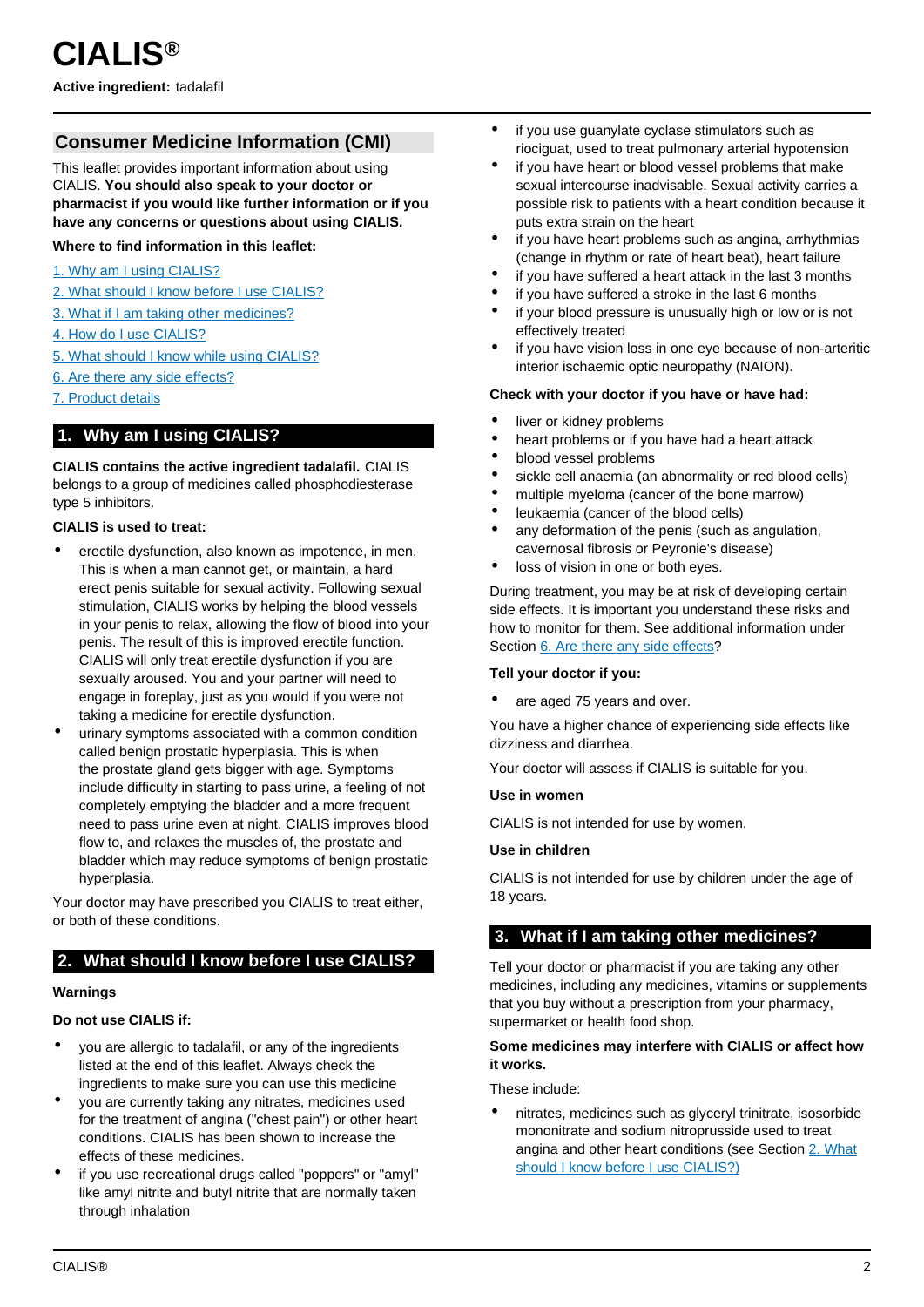- guanylate cyclase stimulators such as riociguat, used to treat pulmonary arterial hypotension (see Section [2.](#page-1-2) [What should I know before I use CIALIS?\)](#page-1-2)
- some antibiotic medicines such as rifampicin, erythromycin and clarithromycin
- some medicines used to treat seizures such as phenytoin, phenobarbitone and carbamazepine
- some medicines used to treat fungal infections such as ketoconazole and itraconazole
- protease inhibitors used to treat HIV such as ritonavir and saquinavir
- medicines used to treat hypertension (high blood pressure) such as metoprolol, irbesartan and enalapril
- alpha-blockers (used to treat hypertension and some prostate problems) such as prazosin and doxazosin
- a 5-alpha reductase inhibitor, such as finasteride (used to treat prostate and hair loss problems)
- warfarin, a medicine used to prevent or treat blood clots
- other PDE5 inhibitors such as sildenafil used to treat erectile dysfunction or pulmonary arterial hypertension (high blood pressure in the blood vessels in the lungs)
- grapefruit juice
- large amounts of alcohol.

**Check with your doctor or pharmacist if you are not sure about what medicines, vitamins or supplements you are taking and if these affect CIALIS.**

# <span id="page-2-0"></span>**4. How do I use CIALIS?**

### **For Erectile Dysfunction:**

- CIALIS can be taken as either on-demand dosing or once-a-day dosing:
	- CIALIS on-demand (10 mg or 20 mg) is intended for use prior to anticipated sexual activity and is not for continuous daily use
	- o CIALIS once-a-day (5 mg) is for patients who anticipate frequent use of CIALIS (i.e. at least twice weekly). Your doctor can advise on the appropriateness of once-a-day treatment. When taken once a day, CIALIS allows you to obtain an erection, when sexually stimulated, at any time point during the 24 hours of the day.
- Do not take once-a-day dosing and on-demand dosing concurrently
- When taking CIALIS once-a-day (5 mg), it may take up to 1 week for a full effect on erectile dysfunction.

#### **For urinary symptoms associated with benign prostate hyperplasia**

• CIALIS once-a-day (5 mg) is taken daily. It may take up to a week to notice an improvement and 1 month for a full effect on urinary symptoms such as urinating too frequently during the day or at night, the need to urinate being too urgent, or too soon after relieving your bladder.

#### **How much to take**

You should not take CIALIS more than once a day.

## **On-demand dosing for Erectile Dysfunction:**

- the maximum recommended dose of CIALIS is one 20 mg tablet taken before sexual activity
- if you have kidney disease, the recommended dose of CIALIS is one 10 mg tablet. This dose may be increased up to 20 mg. For patients with severe renal impairment, 10 mg is the maximum recommended dose
- if you have liver disease, the recommended dose of CIALIS is one 10 mg tablet. Patients with severe hepatic impairment should follow their doctor's advice
- no special dosing consideration is needed for the elderly or people with diabetes.

### **Once-a-day dosing for Erectile Dysfunction and/or urinary symptoms associated with Benign Prostate hyperplasia:**

- the recommended dose of CIALIS is one 5 mg tablet taken once per day
- dose adjustments are not required in patients with kidney disease unless you have severe renal impairment. Oncea-day dosing of CIALIS is not recommended in patients with severe renal impairment.
- patients with liver disease should follow their doctor's advice. Once-a-day dosing is not recommended in patients with severe hepatic impairment.
- no special dosing consideration is needed for the elderly or people with diabetes.

### **When to take CIALIS**

CIALIS can be taken with or without food or alcohol. However, drinking alcohol may affect your ability to get an erection, so avoid excessive drinking.

### **On-demand dosing for Erectile Dysfunction:**

- CIALIS (10 mg or 20 mg) should be taken at least 30-60 minutes prior to anticipated sexual activity
- The amount of time CIALIS takes to work varies from person to person. In some men CIALIS can work as early as 16 minutes after taking the tablet but it is recommended that you allow 1 hour the first time you take it
- CIALIS has been proven to be effective for up to 36 hours. This means you can take CIALIS and it will allow you to obtain an erection when sexually stimulated, at any time during the 36 hours after taking it. Sometimes if you're feeling anxious or nervous you may not respond to the first tablet. Don't give up, it may take a few doses before you get the full benefit of CIALIS.

### **Once-a-day dosing for Erectile Dysfunction and/or urinary symptoms associated with Benign Prostate hyperplasia:**

- CIALIS should be taken daily at approximately the same time of day
- CIALIS must be taken daily to maintain effect.

#### **How to take CIALIS**

Swallow one tablet whole with a full glass of water.

#### **If you take too much CIALIS**

If you think that you have used too much CIALIS, you may need urgent medical attention.

#### **You should immediately:**

- phone the Australian Poisons Information Centre (**by calling 13 11 26**) or the New Zealand National Poisons Centre (**by calling 0800 POISON or 0800 764 766**), or
- contact your doctor, or
- go to the Emergency Department at your nearest hospital.

<span id="page-2-1"></span>**You should do this even if there are no signs of discomfort or poisoning.**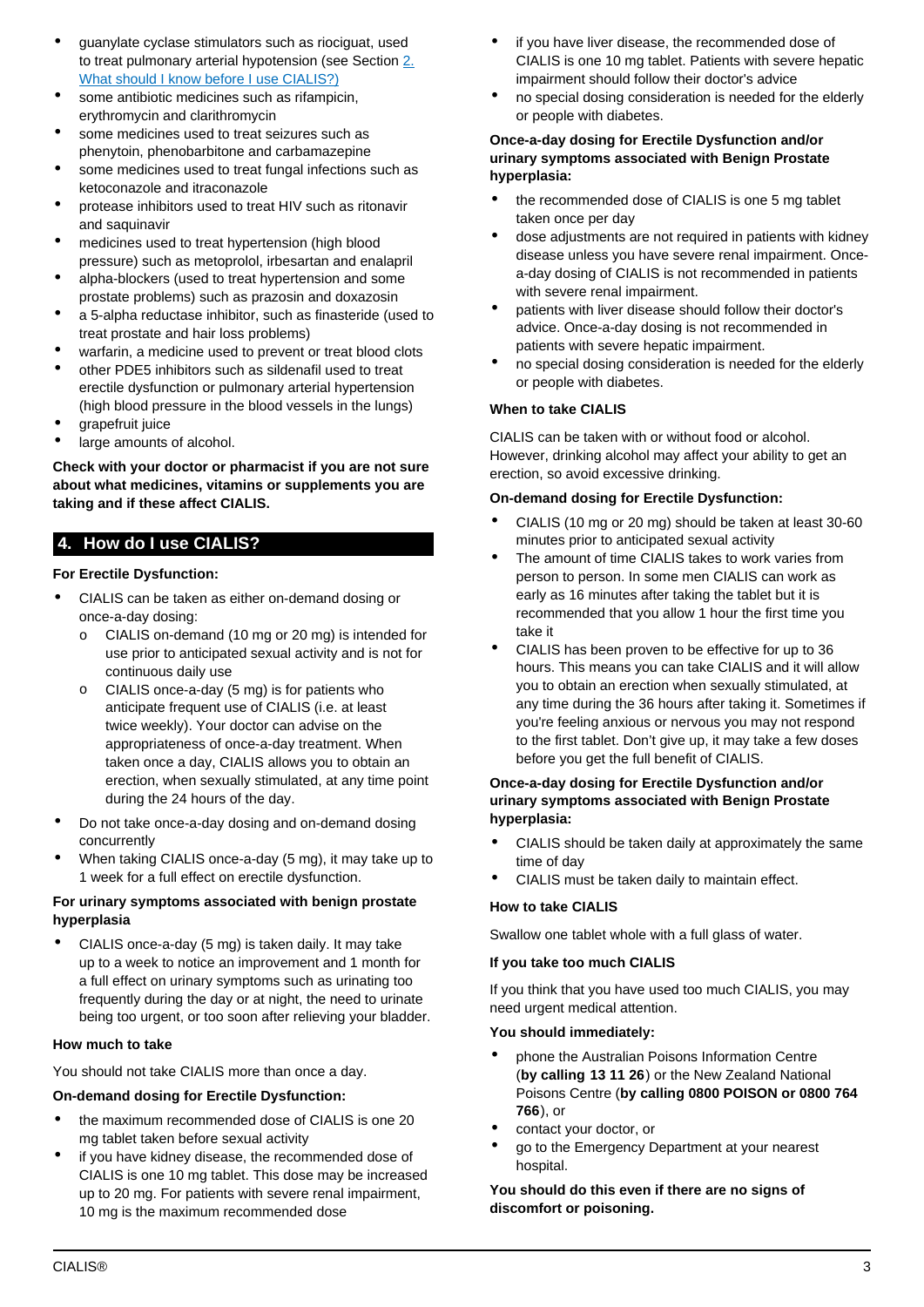## **5. What should I know while using CIALIS?**

#### **Things you should do**

If you have emergency treatment for any suspected heart condition, tell the emergency medical or ambulance staff that you are taking CIALIS.

Remind any doctor, dentist or pharmacist you visit that you are using CIALIS.

#### **Things you should not do**

- Do not take CIALIS for any other complaints unless your doctor tells you to.
- Do not give you medicine to anyone else, even if they have the same condition as you.

#### **Driving or using machines**

### **Be careful before you drive or use any machines or tools until you know how CIALIS affects you.**

#### **Drinking alcohol**

#### **Tell your doctor if you drink alcohol.**

Alcohol may affect your ability to get an erection. Avoid excessive drinking.

When taking CIALIS with large amounts of alcohol, some men may experience dizziness.

#### **Looking after your medicine**

- Store below 25°C.
- Keep your tablets in the original pack until it is time to take them.

Follow the instructions in the carton on how to take care of your medicine properly.

Store it in a cool dry place away from moisture, heat or sunlight; for example, do not store it:

- in the bathroom or near a sink, or
- in the car or on window sills.

#### **Keep it where young children cannot reach it.**

#### **Getting rid of any unwanted medicine**

If you no longer need to use this medicine or it is out of date, take it to any pharmacy for safe disposal.

Do not use this medicine after the expiry date.

## <span id="page-3-0"></span>**6. Are there any side effects?**

All medicines can have side effects. If you do experience any side effects, most of them are minor and temporary. However, some side effects may need medical attention.

See the information below and, if you need to, ask your doctor or pharmacist if you have any further questions about side effects.

### **Less serious side effects**

| Less serious side effects                                                           | What to do                                                  |
|-------------------------------------------------------------------------------------|-------------------------------------------------------------|
| <b>Allergic reaction:</b><br>including skin rash, swelling of the<br>face and hives | Speak to your<br>doctor if you<br>have any of<br>these less |
| Gastrointestinal:<br>indigestion                                                    | serious side                                                |

| Less serious side effects |                                                                                          | What to do                     |  |
|---------------------------|------------------------------------------------------------------------------------------|--------------------------------|--|
| $\bullet$                 | nausea or vomiting<br>stomach pain<br>diarrhoea<br>heart burn                            | effects and<br>they worry you. |  |
|                           | Nervous system:                                                                          |                                |  |
|                           | headache or migraine<br>dizziness<br>fainting                                            |                                |  |
|                           | Musculoskeletal:                                                                         |                                |  |
|                           | back pain<br>muscle pain                                                                 |                                |  |
|                           | <b>Skin related:</b>                                                                     |                                |  |
|                           | sweating                                                                                 |                                |  |
|                           | Vascular:                                                                                |                                |  |
|                           | facial flushing<br>tiredness (fatigue)<br>bleeding nose                                  |                                |  |
|                           | Infection:                                                                               |                                |  |
|                           | sore throat and discomfort when<br>swallowing<br>nasal congestion (blocked nose)         |                                |  |
|                           | Eye related:                                                                             |                                |  |
|                           | red eyes, eye pain, swelling of<br>eyelids<br>blurred vision<br>changes in colour vision |                                |  |

| Serious side effects                                                                                                                                                                                                                                                                           | What to do                                                                                                       |  |  |  |
|------------------------------------------------------------------------------------------------------------------------------------------------------------------------------------------------------------------------------------------------------------------------------------------------|------------------------------------------------------------------------------------------------------------------|--|--|--|
| Heart related:                                                                                                                                                                                                                                                                                 | Call your                                                                                                        |  |  |  |
| chest pain<br>increased heart beat                                                                                                                                                                                                                                                             | doctor straight<br>away, or go<br>straight to the                                                                |  |  |  |
| If you experience chest pain during<br>or after sexual activity: stop what<br>you are doing, sit up and sit forward.<br>Call an ambulance if the pain does<br>not resolve. Do not use nitrates<br>(medicines used for the treatment of<br>angina ("chest pain") or other heart<br>conditions). | Emergency<br>Department at<br>your nearest<br>hospital if you<br>notice any of<br>these serious<br>side effects. |  |  |  |
| Urogenital:                                                                                                                                                                                                                                                                                    |                                                                                                                  |  |  |  |
| prolonged and painful erection<br>erection that lasts longer than 4<br>hours                                                                                                                                                                                                                   |                                                                                                                  |  |  |  |
| Eye related:                                                                                                                                                                                                                                                                                   |                                                                                                                  |  |  |  |
| decrease or loss of vision                                                                                                                                                                                                                                                                     |                                                                                                                  |  |  |  |
| Ear related:                                                                                                                                                                                                                                                                                   |                                                                                                                  |  |  |  |
| sudden decrease or loss of<br>hearing*                                                                                                                                                                                                                                                         |                                                                                                                  |  |  |  |
|                                                                                                                                                                                                                                                                                                |                                                                                                                  |  |  |  |

### **Nervous system:**

• seizures\*

\*Sudden loss or decrease in hearing which may be accompanied by ringing in the ears and dizziness, loss of vision in one or both eyes and seizures have been reported